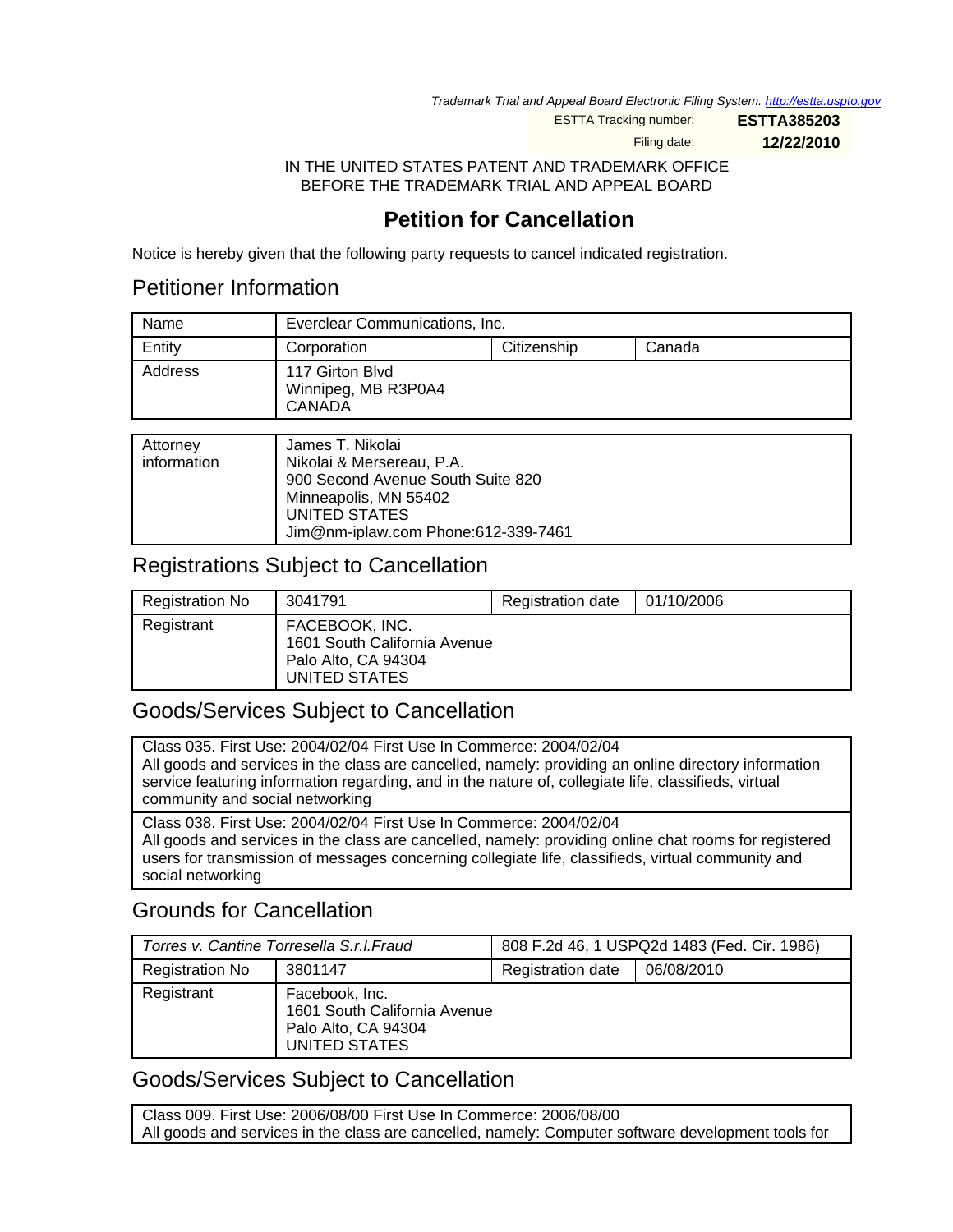social networking, building social networking applications and for allowing data retrieval, upload, access and management; application programming interface (API) for third-party software and online services for social networking, building social networking applications and for allowing data retrieval, upload, access and management

Class 038. First Use: 2004/02/00 First Use In Commerce: 2004/02/00 All goods and services in the class are cancelled, namely: providing access to computer databases; electronic transmission of instant messages and data

Class 041. First Use: 2004/02/00 First Use In Commerce: 2004/02/00 All goods and services in the class are cancelled, namely: Electronic publishing services, namely, publishing of online works of others featuring user-created text, audio, video, and graphics; providing on-line journals and web logs featuring user-created content

Class 042. First Use: 2004/02/00 First Use In Commerce: 2004/02/00 All goods and services in the class are cancelled, namely: Providing temporary use of nondownloadable software applications for classifieds, virtual community, social networking, photo sharing, and transmission of photographic images

# Grounds for Cancellation

| Torres v. Cantine Torresella S.r.I. Fraud |                                                                                        | 808 F.2d 46, 1 USPQ2d 1483 (Fed. Cir. 1986) |            |
|-------------------------------------------|----------------------------------------------------------------------------------------|---------------------------------------------|------------|
| <b>Registration No</b>                    | 3814888                                                                                | Registration date                           | 07/06/2010 |
| Registrant                                | Facebook, Inc.<br>1601 South California Avenue<br>Palo Alto, CA 94304<br>UNITED STATES |                                             |            |

# Goods/Services Subject to Cancellation

Class 042. First Use: 2007/06/00 First Use In Commerce: 2007/06/00 All goods and services in the class are cancelled, namely: Providing temporary use of nondownloadable software applications for video sharing

## Grounds for Cancellation

| Torres v. Cantine Torresella S.r.I. Fraud |                                                                                        | 808 F.2d 46, 1 USPQ2d 1483 (Fed. Cir. 1986) |            |
|-------------------------------------------|----------------------------------------------------------------------------------------|---------------------------------------------|------------|
| <b>Registration No</b>                    | 3881770                                                                                | Registration date                           | 11/23/2010 |
| Registrant                                | Facebook, Inc.<br>1601 South California Avenue<br>Palo Alto, CA 94304<br>UNITED STATES |                                             |            |

# Goods/Services Subject to Cancellation

Class 035. First Use: 2004/02/04 First Use In Commerce: 2004/04/00 All goods and services in the class are cancelled, namely: Advertising and information distribution services, namely, providing classified advertising space via the global computer network; promoting the goods and services of others over the Internet; providing on-line computer databases and on-line searchable databases in the field of classifieds Class 038. First Use: 2004/02/04 First Use In Commerce: 2004/02/04

All goods and services in the class are cancelled, namely: Providing online chat rooms and electronic bulletin boards for registered users for transmission of messages concerning collegiate life, general interest, classifieds, virtual community, social networking, photo sharing, and transmission of photographic images; provision of on-line forums for the transmission of photographic images; provision of on-line forums for communications on topics of general interest

Class 041. First Use: 2004/02/04 First Use In Commerce: 2004/02/04 All goods and services in the class are cancelled, namely: Providing on-line computer databases and on-line searchable databases in the field of collegiate life concerning college athletics, concerts, entertainment events, art, performing arts, music, dance and academics; providing on-line computer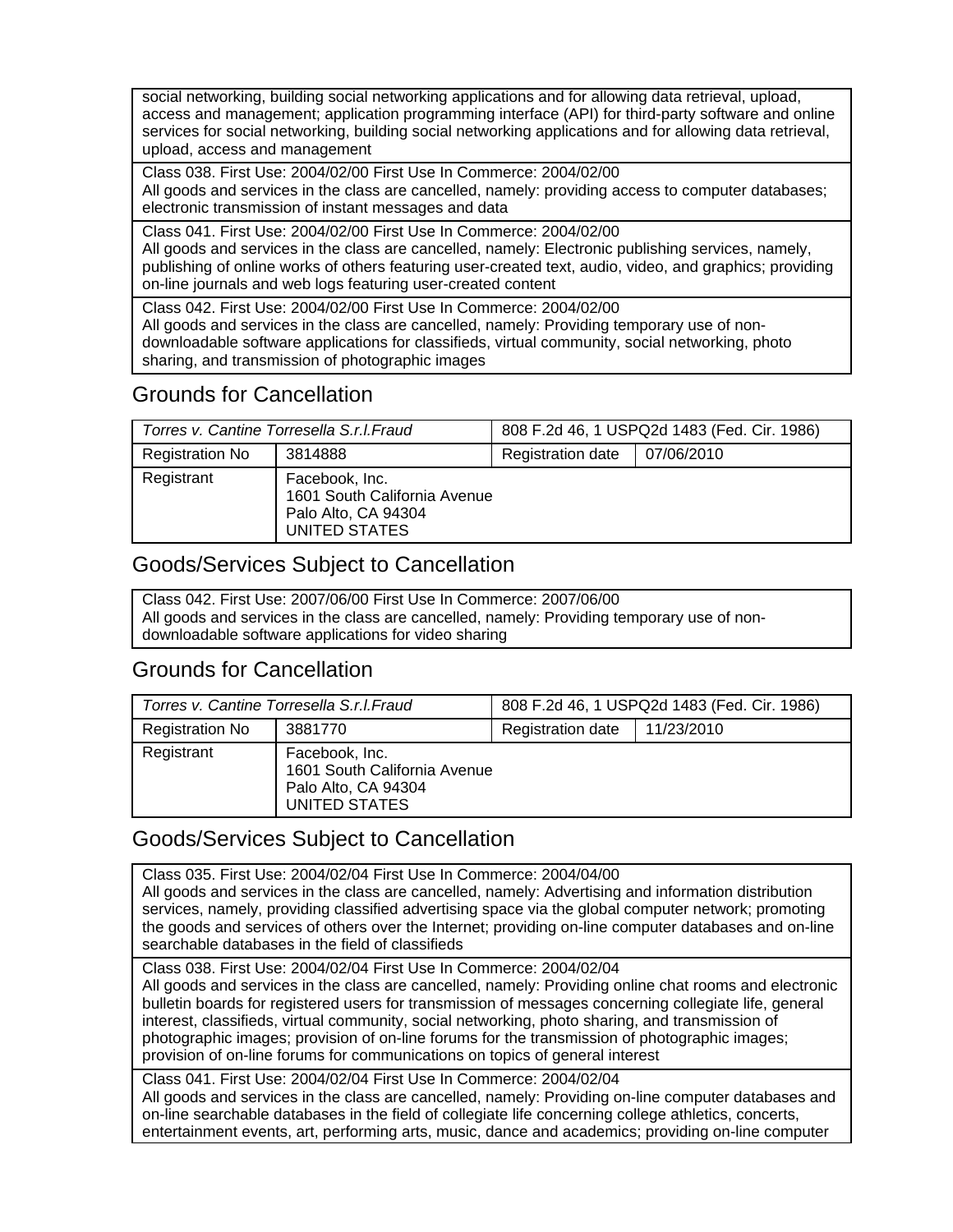databases and on-line searchable databases featuring collegiate student groups concerning subjects in the fields of academics and entertainment

Class 042. First Use: 2004/02/04 First Use In Commerce: 2004/02/04 All goods and services in the class are cancelled, namely: Computer services, namely, hosting online web facilities for others for organizing and conducting online meetings, gatherings, and interactive discussions; and computer services in the nature of customized web pages featuring user-defined information, personal profiles and information; computer services, namely, creating an on-line community for registered users to participate in discussion, get feedback from their peers, form virtual communities, and engage in social networking; peer-to-browser photo sharing services, namely, providing a website featuring technology enabling users to upload, view and download digital photos

Class 045. First Use: 2004/02/04 First Use In Commerce: 2004/02/04 All goods and services in the class are cancelled, namely: Internet based introduction and social networking services; providing on-line computer databases and on-line searchable databases in the field of social networking

## Grounds for Cancellation

| Torres v. Cantine Torresella S.r.I.Fraud | 808 F.2d 46, 1 USPQ2d 1483 (Fed. Cir. 1986) |  |  |
|------------------------------------------|---------------------------------------------|--|--|
|                                          |                                             |  |  |

| ∍<br>elated | 91191915<br>_Jpposition<br>` No. |
|-------------|----------------------------------|
| 'roceedings |                                  |
|             |                                  |

| Attachments |
|-------------|
|-------------|

Scan001.PDF ( 18 pages )(182361 bytes )

# **Certificate of Service**

The undersigned hereby certifies that a copy of this paper has been served upon all parties, at their address record by First Class Mail on this date.

| Signature | /jamest nikolai/ |
|-----------|------------------|
| Name      | James T. Nikolai |
| Date      | 12/22/2010       |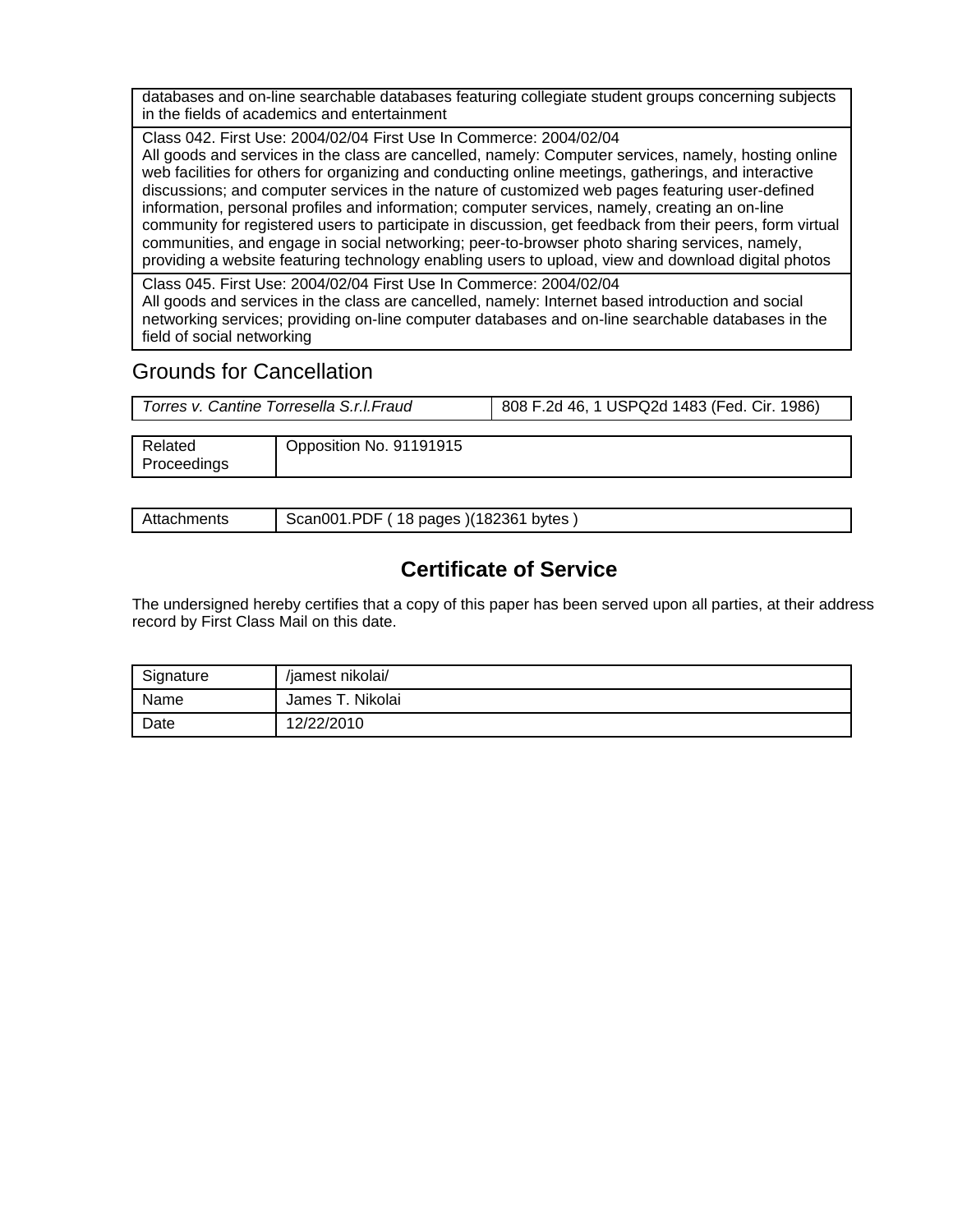### IN THE UNITED STATES PATENT AND TRADEMARK OFFICE BEFORE THE TRADEMARK TRIAL AND APPEAL BOARD

In the matter of Registration No. 3,041,791 for the mark FACEBOOK, Registration No. 3,801,147 for the mark FACEBOOK, 3,814,888 for the Registration No. mark FACEBOOK, and Registration No. 3,881,770 for the mark FACEBOOK

Everclear Communications Inc...

December 22, 2010

Petitioner,

 $\mathbf v$ .

Cancellation No.

Facebook, Inc.,

Registrant.

#### PETITION FOR CANCELLATION

**TTAB** Commissioner for Trademarks P.O. Box 1451 Alexandria, VA 22313-1451

Petitioner, Everclear Communications, Inc., believes that it is damaged by Registration No. 3,041,791, Registration No. 3,801,147, Registration No. 3,814,888, and Registration No. 3,881,770 all for the mark FACEBOOK and hereby requests cancellation of same under the provisions of 15 U.S.C. § 1064. As grounds for cancellation, Petitioner asserts that:

#### Count I

#### U.S. Trademark Registration No. 3,041,791

Facebook filed Application Serial No. 78/574,726 for  $1.$ the mark THEFACEBOOK on a use basis on February 24, 2005,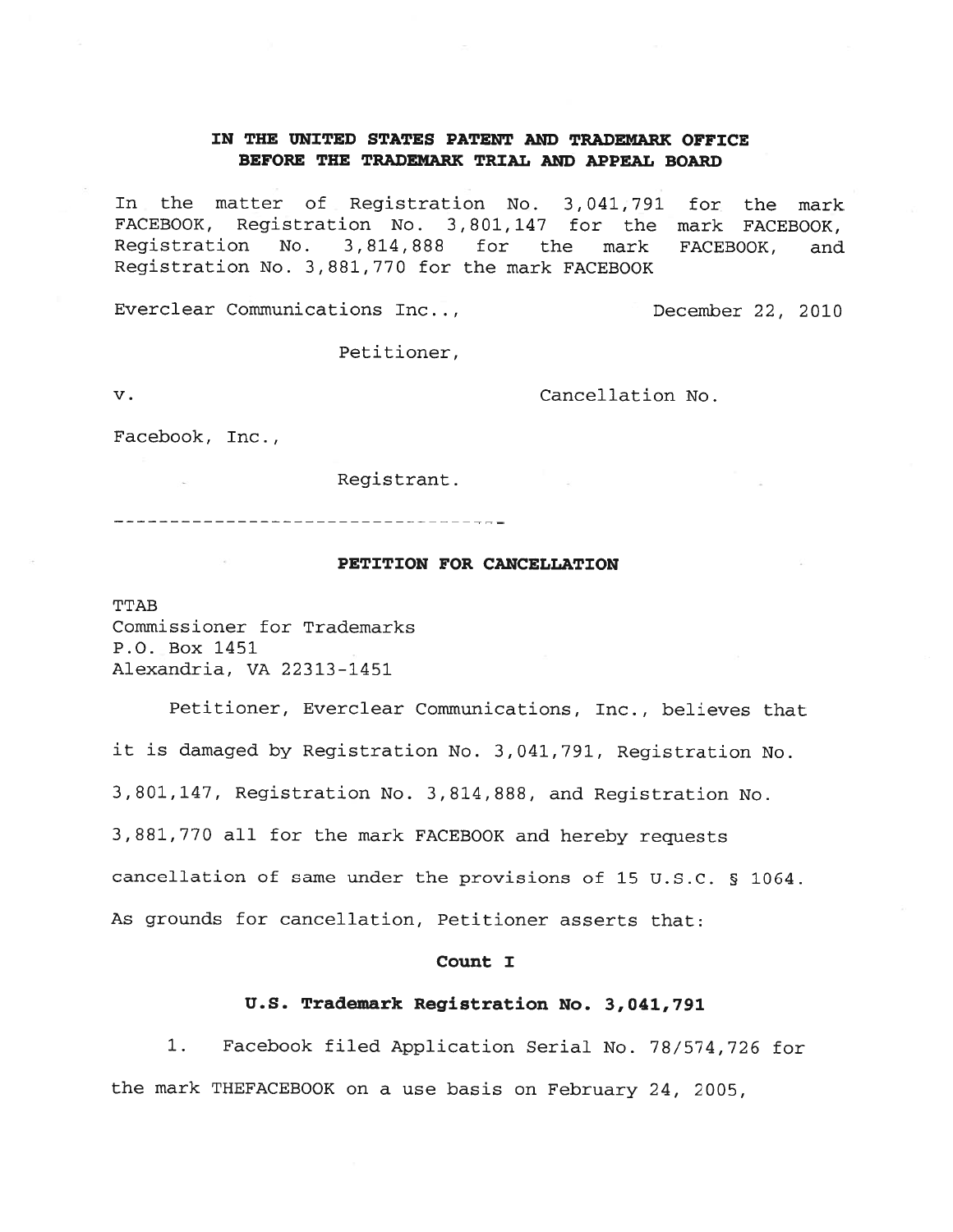claiming a date of first use and a date of first use in commerce of February 4, 2004, for the following services: "providing online directory information services featuring information regarding, and in the nature of, collegiate life, classifieds, virtual community and social networking" in International Class 35 and "providing online chat rooms for registered users for transmission of messages concerning collegiate life, classifieds, virtual community and social networking" in International Class 38.

 $2.$ The specimen submitted by Facebook to the United States Patent and Trademark Office on February 24, 2005 with its application to register the mark makes no mention of "classifieds" or "providing online chat rooms for registered users for transmission of messages".

Facebook did not use the mark FACEBOOK or the mark  $3.$ THEFACEBOOK in connection with "classifieds" or "providing online chat rooms for registered users for transmission of messages" on or before February 4, 2004.

 $4.$ Facebook never provided any of the services listed in its application on or before February 4, 2004 in commerce. On that date, Facebook only offered services to a limited number of people.

5. Facebook did not use the mark FACEBOOK on February 4,

 $\overline{c}$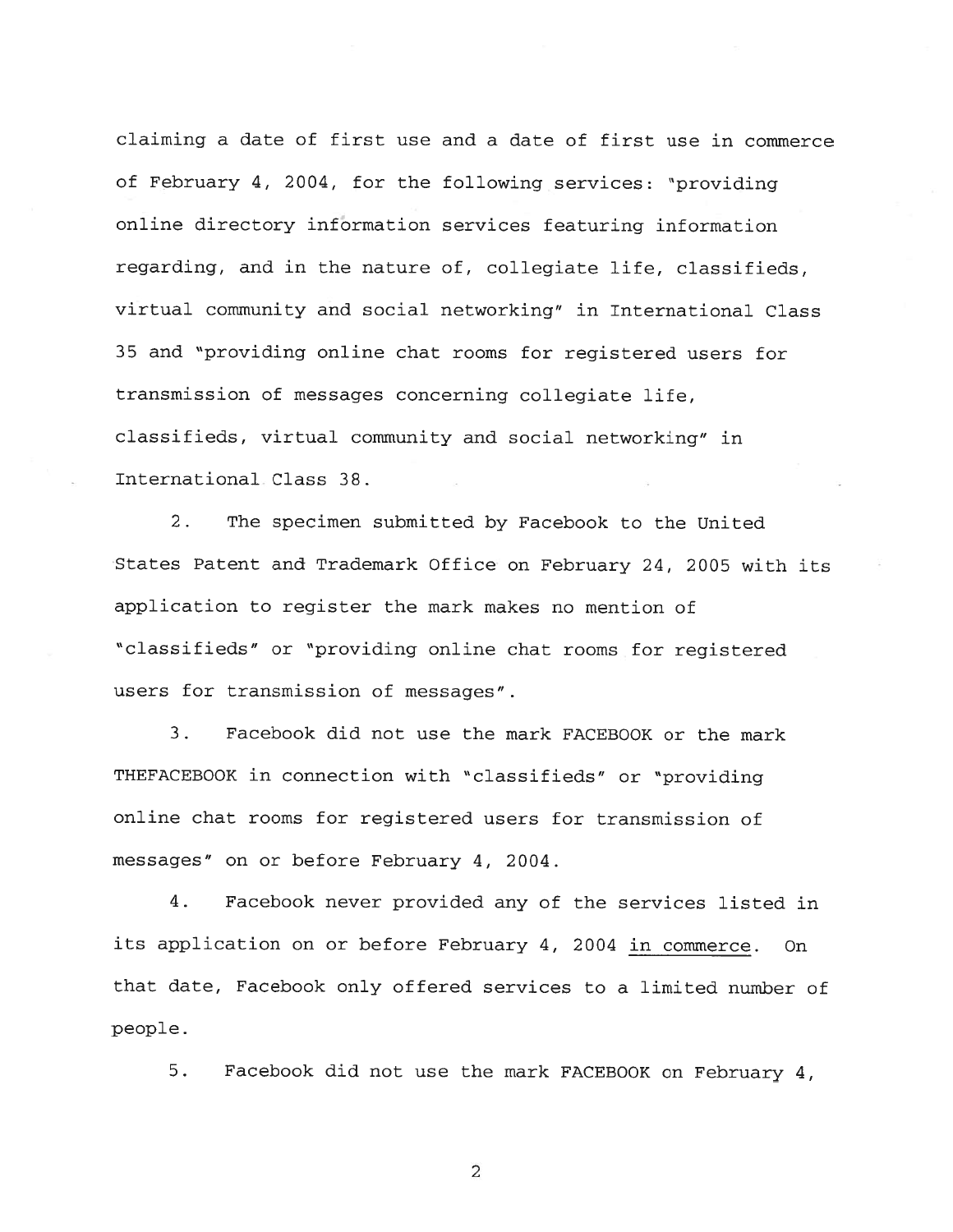2004 or for a period of time thereafter. Instead, Facebook used the mark THEFACEBOOK. The original application filed on February 24, 2005, the specimen submitted therewith and the original certificate of registration demonstrates that Facebook used the mark THEFACEBOOK.

6. Facebook adopted the mark THEFACEBOOK rather than FACEBOOK to distinguish its services from similar goods and services offered by Harvard University and other educational institutions using the term "facebook". A number of educational institutions before February 4, 2004 routinely published directories called a "facebook" to help people identify others at the school. Such books were used to help students and faculty search for people at the school, find out who is in a particular class, look up friends of friends, and see pictures of people in a student's social network.

 $7.$ Many such educational institutions which published a "facebook" in print form for years were, by February 4, 2004, also publishing their "facebooks" online or were in the process of doing so.

8. On or about July 13, 2006, Facebook filed with the U.S. Patent and Trademark Office a request to amend the mark covered by the registration from THEFACEBOOK to FACEBOOK.

9. Facebook asserted in its request to amend the mark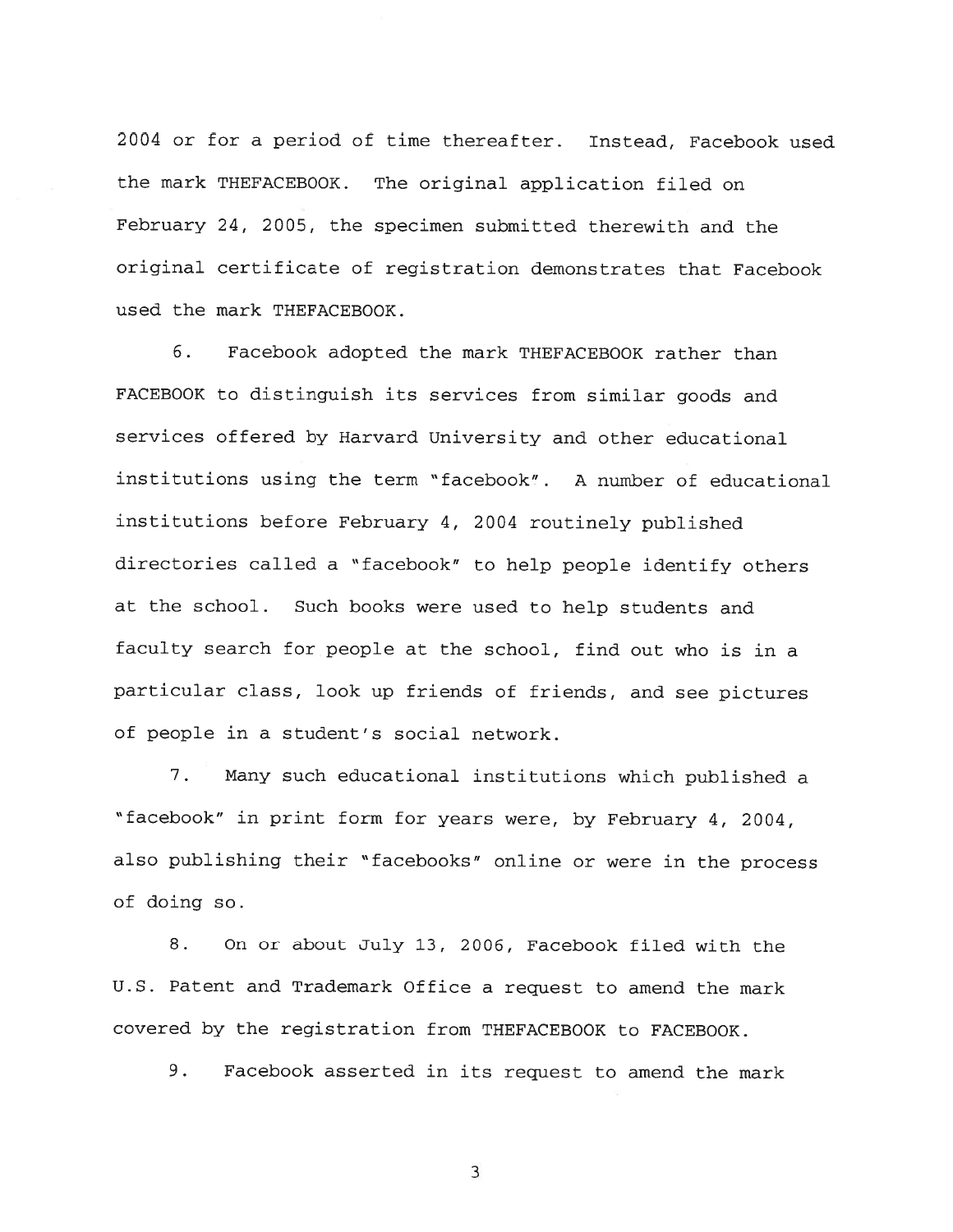#### $that:$

"This amendment is proper under  $37$  C.F.R. § 2.173(a) because it does not materially alter the mark in that it only deletes the insignificant definite article "THE" from the mark. As such, the modified mark contains the complete essence of the original mark and creates the same exact commercial impression."

Facebook's request to amend the mark also demonstrates Facebook never told the U.S. Patent and Trademark Office about others using the term "facebook" in connection with related goods and services and that the mark THEFACEBOOK was originally adopted to distinguish Facebook's services from the goods and services offered by others using the term "facebook".

10. In filing its request to amend the mark, Facebook withheld material information from the U.S. Patent and Trademark Office.

 $11.$ Facebook has misrepresented the nature of its use in commerce of the mark THEFACEBOOK on the dates claimed in the application and at the time it submitted its application, and Facebook misrepresented when such use in commerce began in its application. Facebook also withheld information material to its request to amend the mark from THEFACEBOOK to FACEBOOK. Facebook has attempted to procure and then amend its registration of the FACEBOOK mark by false means and/or by knowingly and willingly making false and/or fraudulent declarations or representations to the United States Patent and

 $\overline{4}$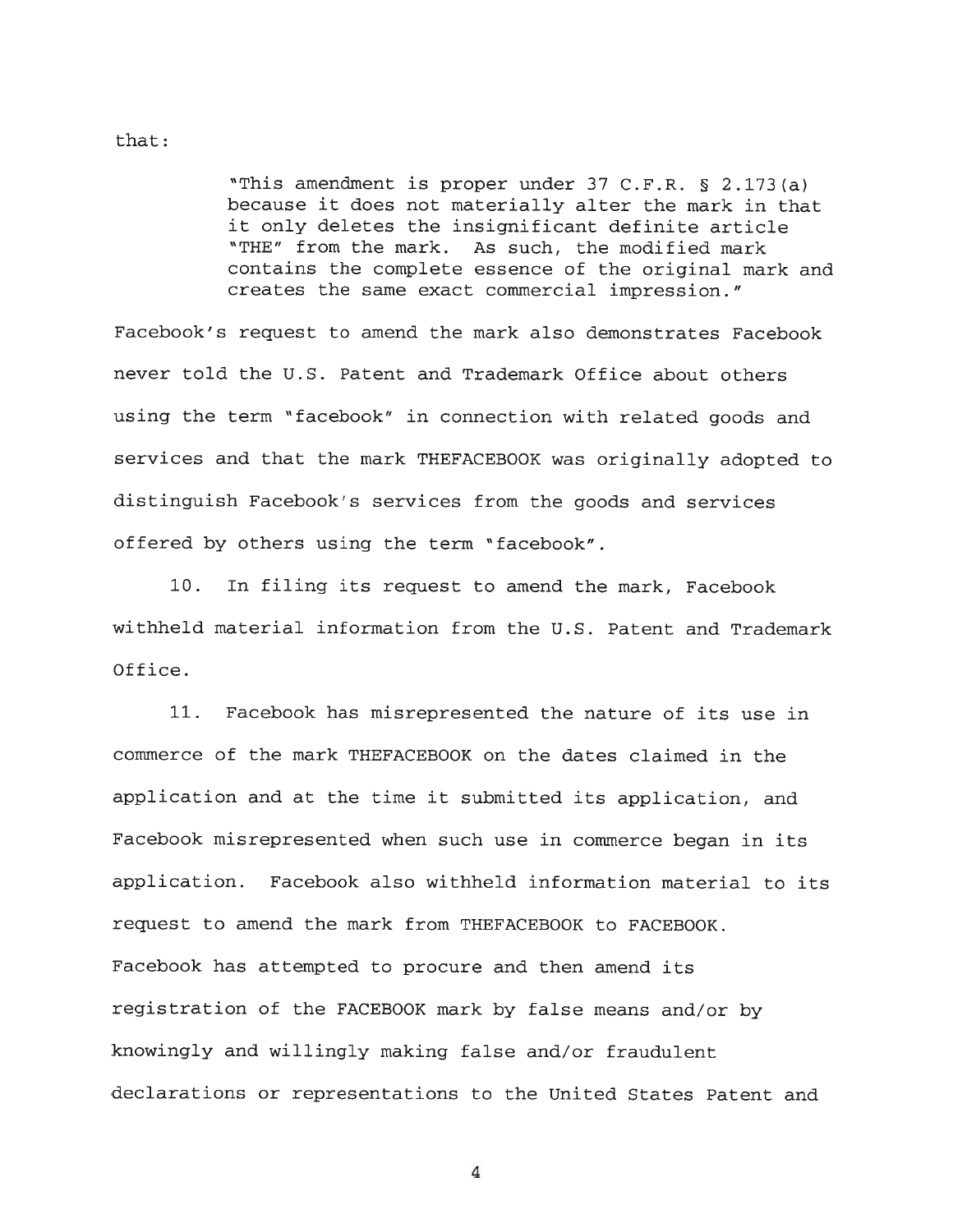Trademark Office. Such false statements were made with the intent to induce authorized agents of the United States Patent and Trademark Office to grant and then amend U.S. Trademark Registration No. 3,041,791.

In view of Facebook's conduct, Registration No.  $12.$ 3,041,791 should be cancelled.

 $13.$ Facebook is asserting in corresponding opposition proceeding (Opposition No. 91191915) its fraudulently procured registration as a basis for denying Petitioner the registration it seeks for the mark TALKBOOK, all to the injury and damage of Petitioner.

#### Count II

#### U.S. Trademark Registration No. 3,801,147 and

#### U.S. Trademark Registration No. 3,814,888

14. Petitioner again alleges and incorporates by reference Paragraphs 1-13 of this Petition for Cancellation.

15. Facebook filed Application Serial No. 77/039,123 on November 7, 2006. In this application Facebook sought registration of the mark FACEBOOK for a number of goods and services under Section 1(b) of the Trademark Act, including, among others, "electronic publishing services, namely, publication of text, audio, video and graphic works online" in International Class 41.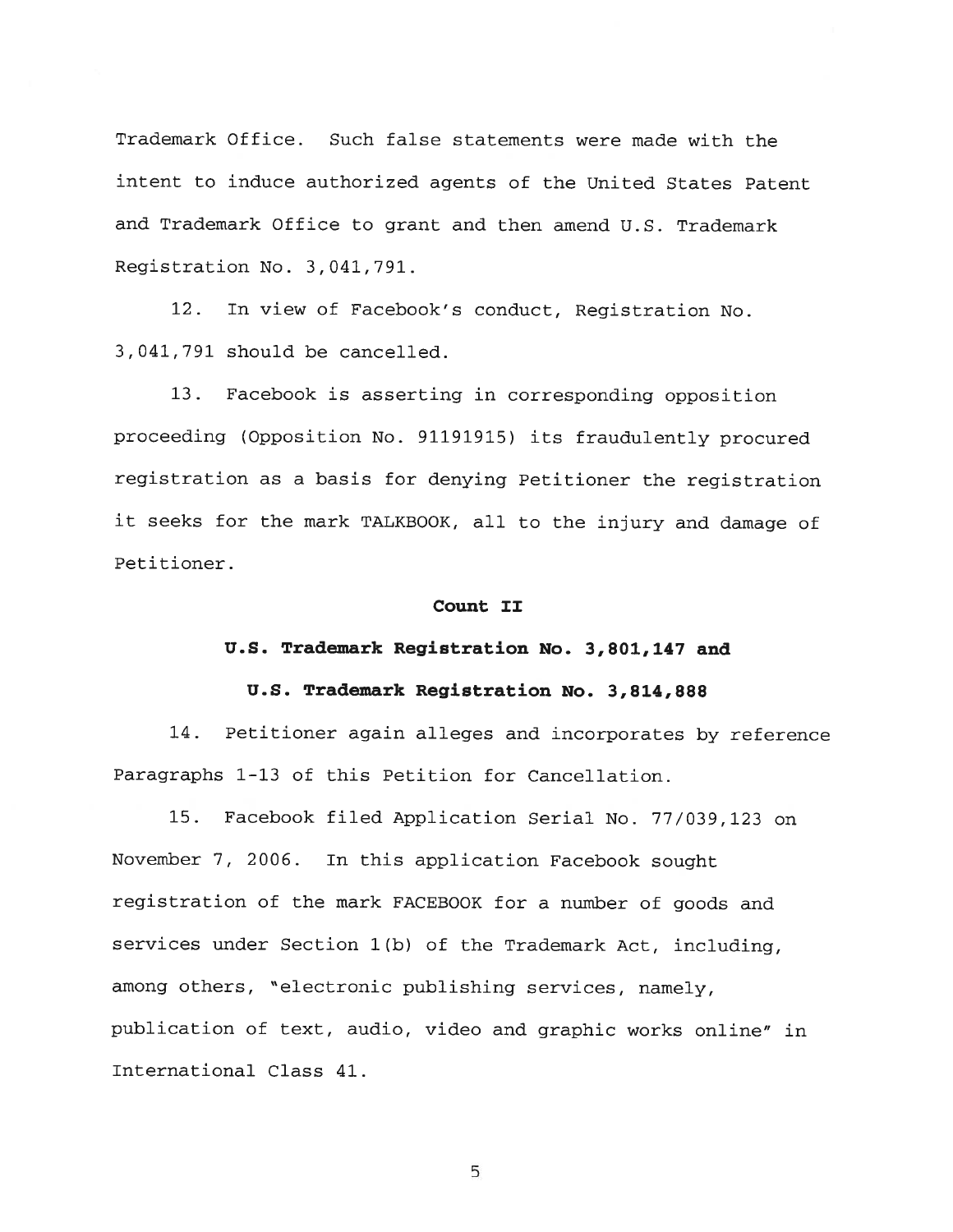16. On or about December 18, 2009, Facebook filed a Statement of Use in connection with Application Serial No. 77/039,123. This Statement of Use contains false and misleading statements made with the intent that such statement be relied upon by the United States Patent and Trademark Office. By way of example, Facebook's Statement of Use includes the following:

> For International Class 041: Current identification: Electronic publishing services, namely, publishing of online works of others featuring user-created text, audio, video, and graphics; providing on-line journals and web logs featuring user-created content.

This mark is in use in commerce on or in connection with all goods or services listed in the application or Notice of Allowance or as subsequently modified for this specific class.

The mark was first used by the applicant, or the applicant's related company, licensee, or predecessor in interest at least as early as 02/00/2004, and first used in commerce at least as early as 02/00/2004, and is now in use in such commerce. The applicant is submitting one specimen for the class showing the mark as used in commerce on or in connection with any item in the class, consisting of  $a(n)$  The specimen is a page from Applicant's website which reflects use of Applicant's mark in connection with the electronic publishing of online works of others.

17. The Statement of Use filed by Facebook and signed by Richard Nessary, Facebook's Lead Counsel, IP and Competition, included the following Declaration:

> Applicant requests registration of the aboveidentified trademark/service mark in the United States Patent and Trademark Office on the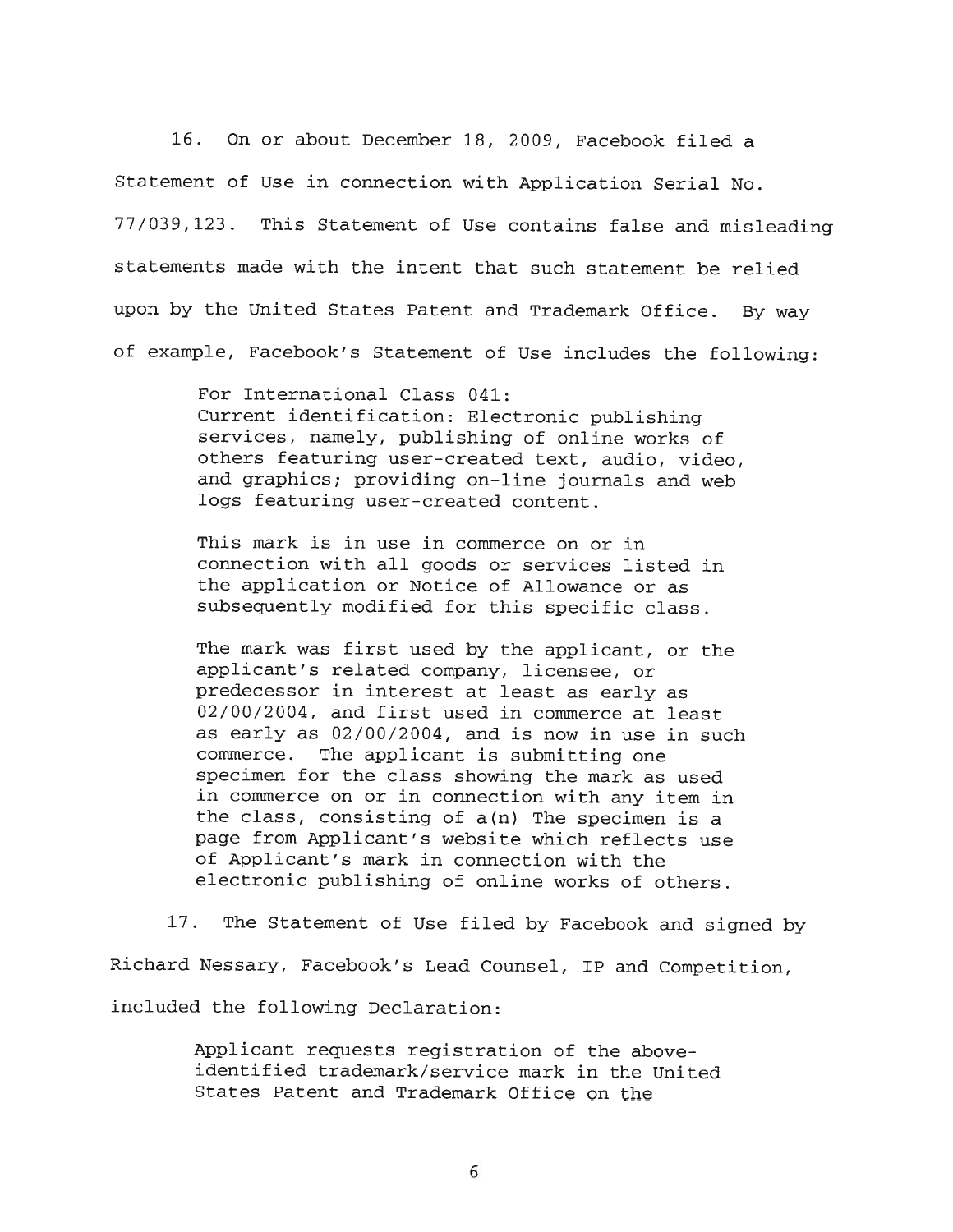Principal Register established by the Act of July 5, 1946 (15 U.S.C. Section 1051 et seq., as amended). Applicant is the owner of the mark sought to be registered, and is using the mark in commerce on or in connection with the goods/services identified above, as evidenced by the attached specimen(s) showing the mark as used in commerce.

The undersigned, being hereby warned that willful false statements and the like so made are punishable by fine or imprisonment, or both, under 18 U.S.C. Section 1001, and that such willful false statements may jeopardize the validity of the form or any resulting registration, declares that he/she is properly authorized to execute this form on behalf of the applicant; he/she believes the applicant to be the owner of the trademark/service mark sought to be registered, or, if the form is being filed under 15 U.S.C. Section  $1126(d)$  or (e), he/she believes applicant to be entitled to use such mark in commerce; to the best of his/her knowledge and belief no other person, firm, corporation, or association has the right to use the mark in commerce, either in the identical form thereof or in such near resemblance thereto as to be likely, when used on or in connection with the goods/services of such other person, to cause confusion, or to cause mistake, or to deceive; and that all statements made of his/her own knowledge are true; and that all statements made on information and belief are believed to be true.

18. Facebook did not provide "electronic publishing services, namely, publishing online works of others featuring user-created...video" before the end of February 2004, the date claimed in the Statement of Use.

19. An article published on February 9, 2004, in the Harvard Crimson Newspaper quotes Mark Zuckerberg, Facebook's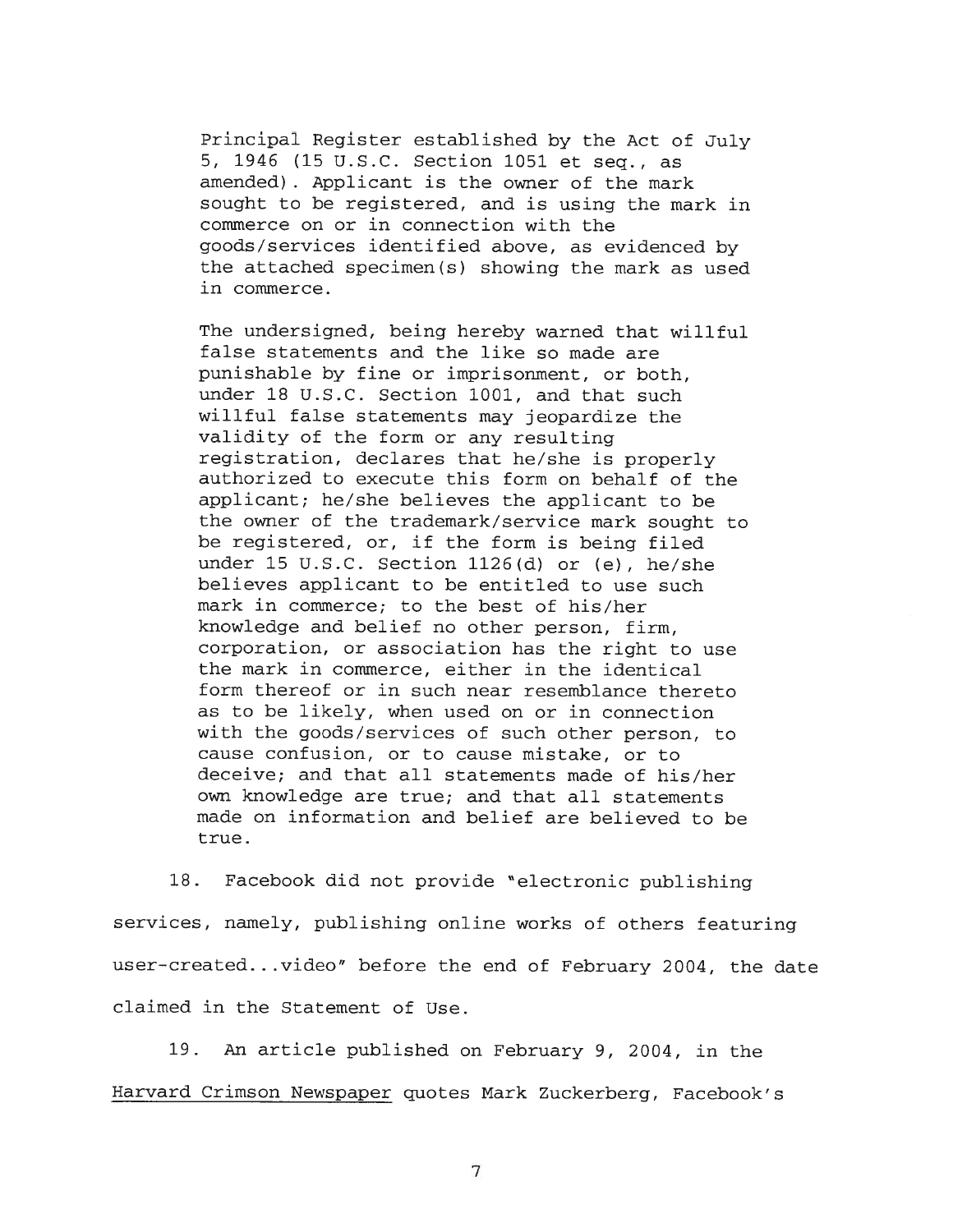The article, in listing the features then being Founder. offered, does not include publishing user-created video. The article further indicates, in a statement attributed to Mr. Zuckerberg, that the website thefacebook.com did not have the capability to upload videos.

20. Facebook did not publish online works of others featuring user-created video until some time well after February of 2004.

 $21.$ Facebook did not use the mark FACEBOOK on or in connection with any goods or services before the end of February 2004. No related company, licensee or predecessor in interest of Facebook used the mark FACEBOOK on or in connection with any goods or services before the end of February 2004. At that time, Facebook used the mark THEFACEBOOK.

22. At the time Facebook filed its Application Serial No. 77/039,123, and throughout the United States Patent and Trademark Office proceedings related to that application, Facebook never disclosed to the United States Patent and Trademark Office that others were using the term "Facebook" for related goods and services, some of whom continue to do so to this day.

Facebook misrepresented the mark it was using, the  $23.$ nature of its use in commerce and the date it first used the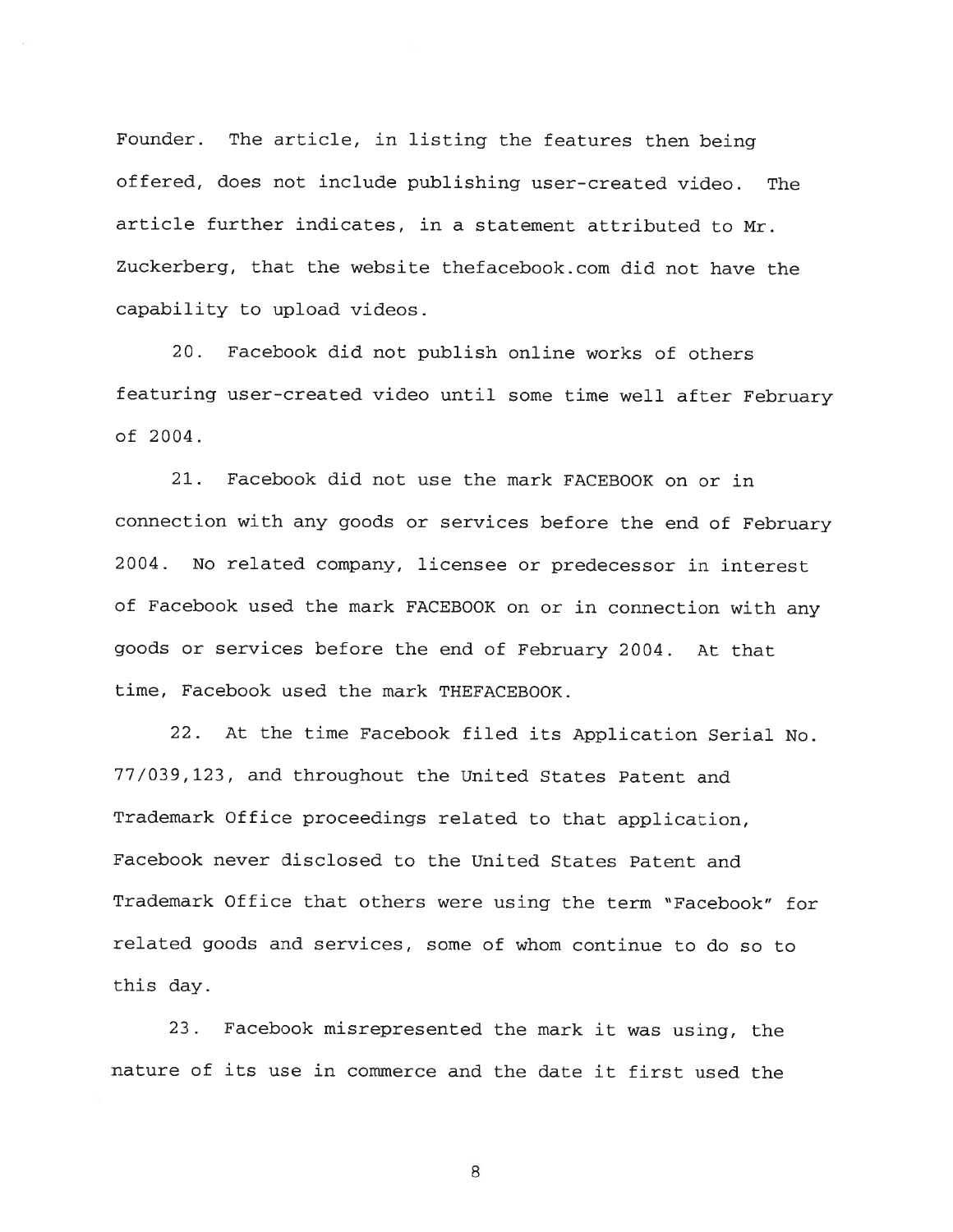mark or any mark in commerce related to the goods and services covered by Registration No. 3,801,147. Facebook attempted to procure and did procure Registration No. 3,801,147 by knowingly and willingly making false and/or fraudulent declarations or representations to the PTO, inter alia, falsely alleging in connection with its Application and in its Statement of Use. supported by a Declaration under 18 U.S.C. § 1001, that its first use of the FACEBOOK mark was in February 2004 for the claimed services, when no such use of the FACEBOOK mark was made until well after February 2004. These false statements were made with the intent to induce authorized agents of the United States Patent and Trademark Office to grant Registration No. 3,801,147.

24. On or about April 16, 2010, the United States Patent and Trademark Office divided Application Serial No. 77/039,123 and assigned Serial No. 77/979,375 to the child application. The child application resulted in the grant of Registration No. 3,801,147 and the parent application in the grant of Registration No. 3,814,888.

Registration No. 3,814,888 is also tainted by the  $25.$ false statements and fraudulent conduct of Facebook and its representatives. That registration, like Registration No. 3,801,147, should therefore be cancelled.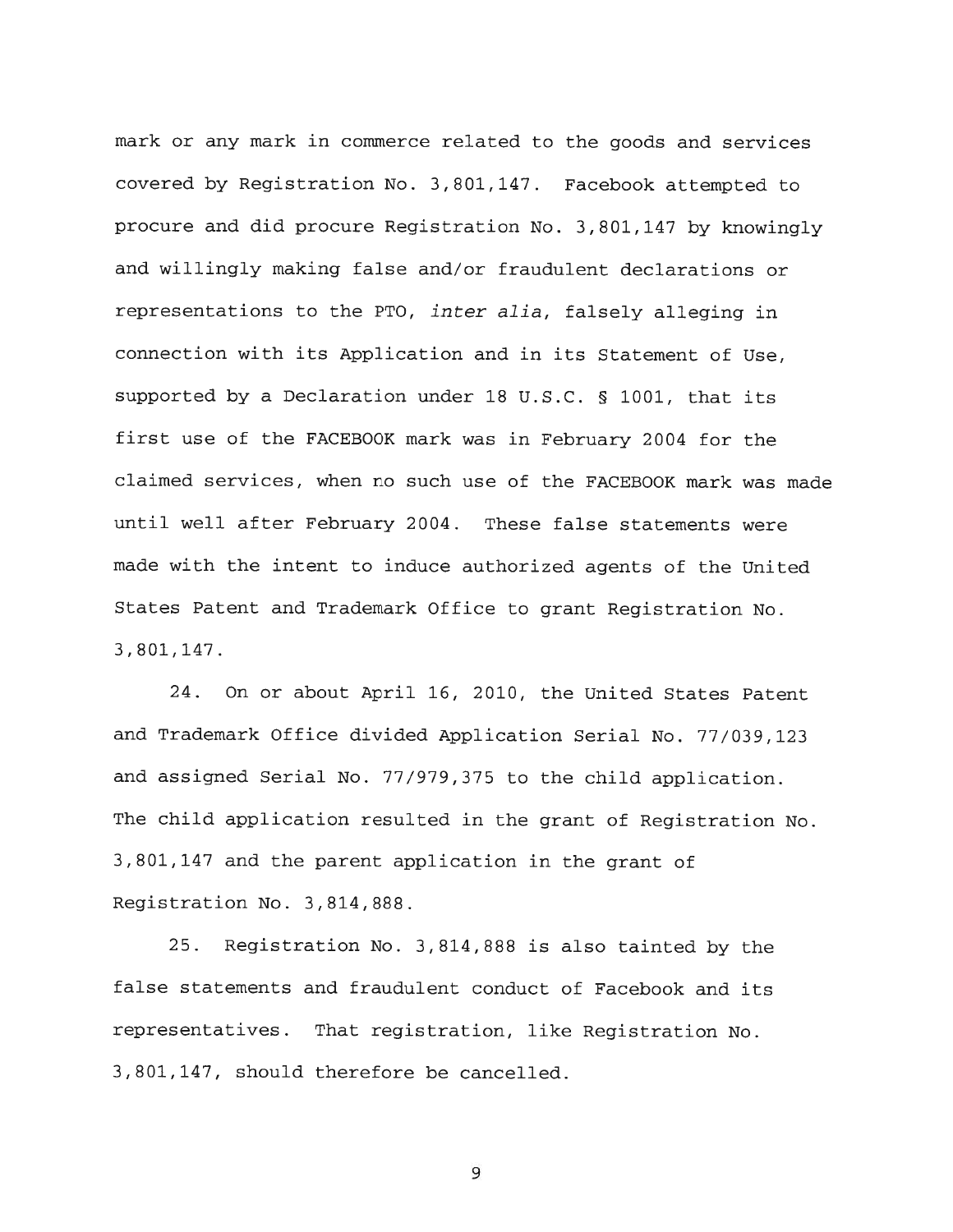$26.$ Facebook is asserting, or is likely to assert, these fraudulently procured registrations in Opposition No. 91191915 as a basis for denying Petitioner registration of Petitioner's TALKBOOK mark all to the injury and damage of Petitioner.

#### Count III

#### U.S. Trademark Registration No. 3,881,770

 $27.$ Petitioner again alleges and incorporates by reference Paragraphs 1-26 of this Petition for Cancellation.

 $28.$ Facebook filed Application Serial No. 78/920,322 on June 29, 2006. In this application Facebook sought registration of the mark FACEBOOK for a variety of services under Section 1(b) of the Trademark Act, including:

- . International Class 035: Providing an online directory information service featuring information regarding, and in the nature of, collegiate life, general interest, classifieds, virtual community, social networking, photo sharing, and transmission of photographic images; advertising and information distribution services, namely, providing classified advertising space via the global computer network; promoting the goods and services of others over the Internet; providing on-line computer databases and on-line searchable databases.
- . International Class 038: Providing online chat rooms and electronic bulletin boards for registered users for transmission of messages concerning collegiate life, general interest, classifieds, virtual community, social networking, photo sharing, and transmission of photographic images.
- . International Class 042: Computer services, namely, hosting online web facilities for others for organizing and conducting online meetings, gatherings, and interactive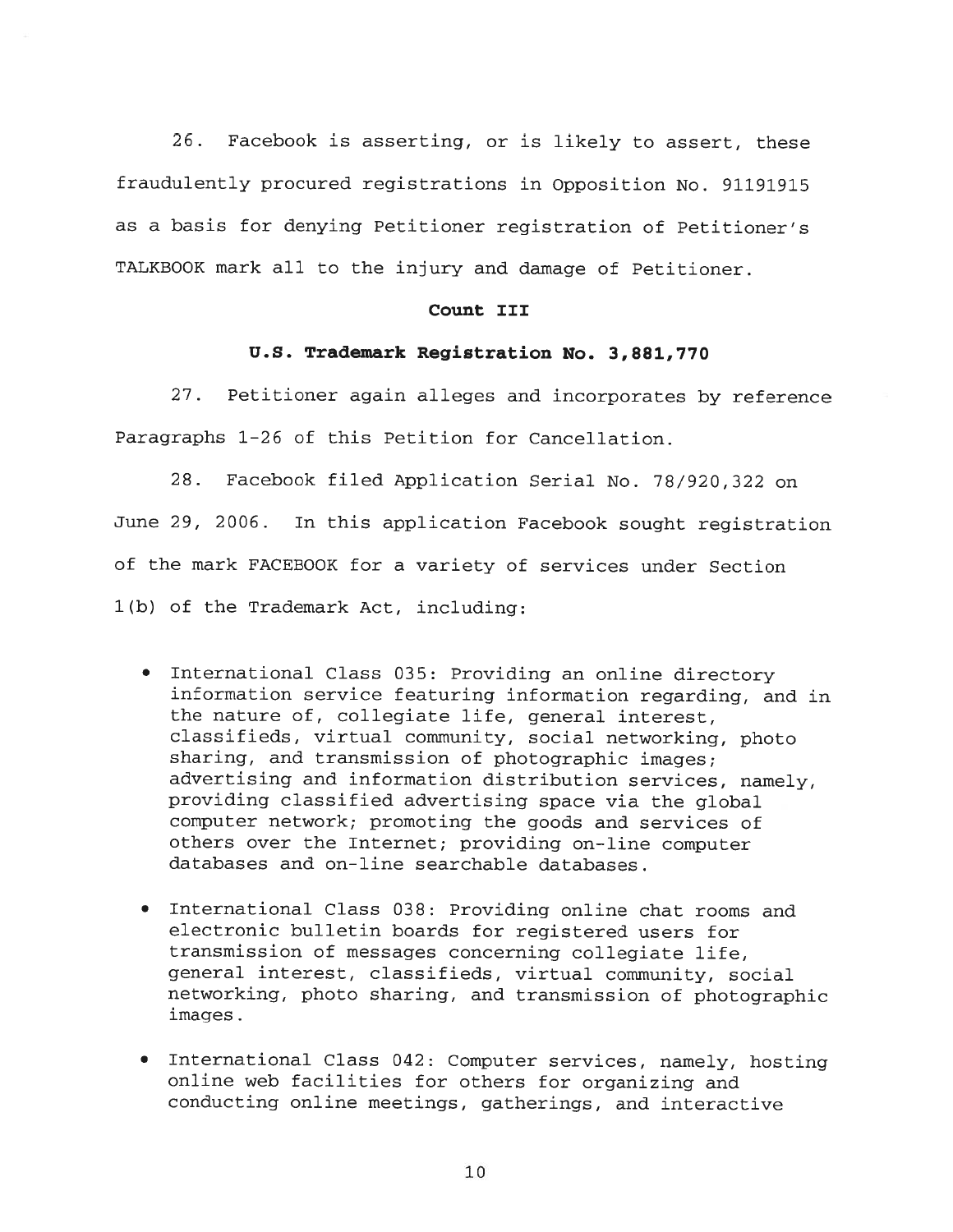discussions; and computer services in the nature of customized web pages featuring user-defined information, personal profiles and information.

. International Class 045: Introduction and social networking services.

 $29.$ Throughout the course of the prosecution of

Application Serial No. 78/920,322 various amendments were made to the description of the services.

 $30.$ On or about August 4, 2010, Facebook filed a Statement of Use in connection with Application Serial No. 78/920,322. This Statement of Use contains false and misleading statements made with the intent that such statement be relied upon by the United States Patent and Trademark Office. By way of example, Facebook's Statement of Use includes the following recitations:

### "For International Class 035:

Current identification: Advertising and information distribution services, namely, providing classified advertising space via the global computer network; promoting the goods and services of others over the Internet; providing on-line computer databases and online searchable databases in the field of classifieds

The mark is in use in commerce on or in connection with all goods or services listed in the application or Notice of Allowance or as subsequently modified for this specific class.

The mark was first used by the applicant, or the applicant's related company, licensee, or predecessor in interest at least as early as 02/04/2004, and first used in commerce at least as early as 04/00/2004, and is now in use in such commerce. The applicant is submitting one specimen for the class showing the mark as used in commerce on or in connection with any item in the class, consisting of a(n) page from Applicant's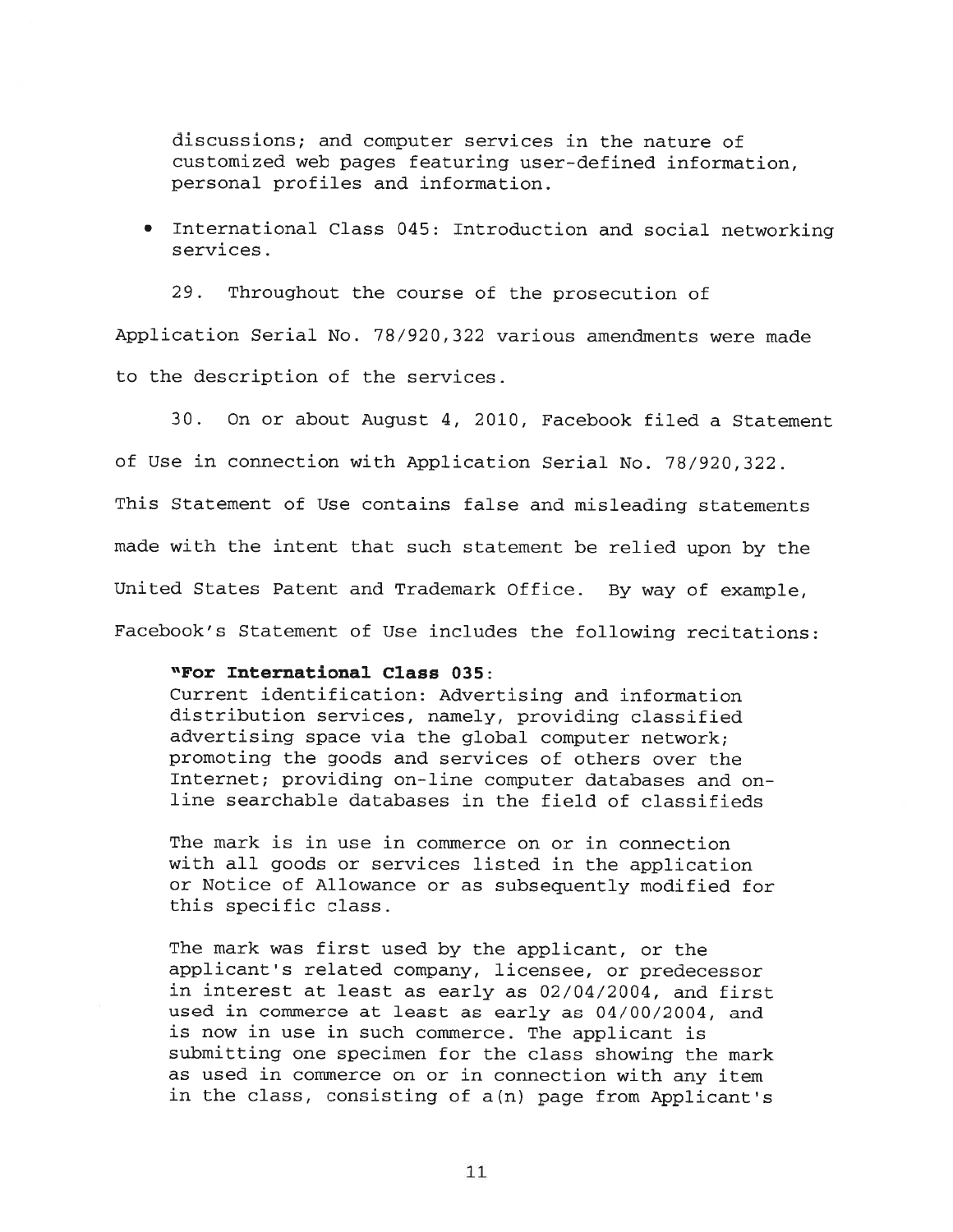website featuring the mark and promoting its advertising and information distribution services.

#### For International Class 038:

Current identification: Providing online chat rooms and electronic bulletin boards for registered users for transmission of messages concerning collegiate life, general interest, classifieds, virtual community, social networking, photo sharing, and transmission of photographic images; provision of online forums for the transmission of photographic images; provision of on-line forums for communications on topics of general interest.

The mark is in use in commerce on or in connection with all goods or services listed in the application or Notice of Allowance or as subsequently modified for this specific class.

The mark was first used by the applicant, or the applicant's related company, licensee, or predecessor in interest at least as early as 02/04/2004, and first used in commerce at least as early as 02/04/2004, and is now in use in such commerce. The applicant is submitting one specimen for the class showing the mark as used in commerce on or in connection with any item in the class, consisting of a(n) page from Applicant's website promoting its services.

### For International Class 041:

Current identification: Providing on-line computer databases and on-line searchable databases in the field of collegiate life concerning college athletics, concerts, entertainment events, art, performing arts, music, dance and academics; providing on-line computer databases and on-line searchable databases featuring collegiate student groups concerning subjects in the fields of academics and entertainment.

The mark is in use in commerce on or in connection with all goods or services listed in the application or Notice of Allowance or as subsequently modified for this specific class.

The mark was first used by the applicant, or the applicant's related company, licensee, or predecessor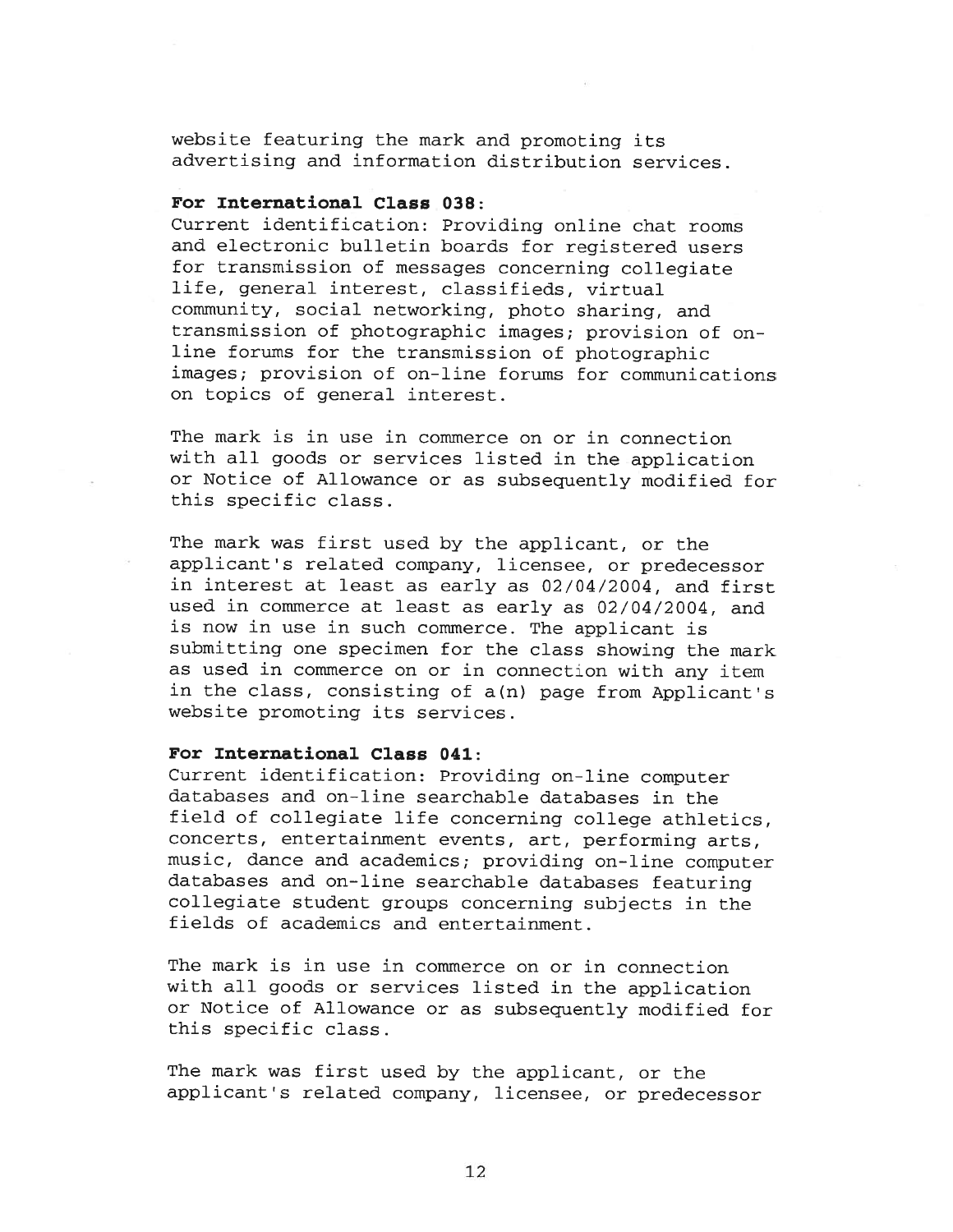in interest at least as early as 02/04/2004, and first used in commerce at least as early as 02/04/2004, and is now in use in such commerce. The applicant is submitting one specimen for the class showing the mark as used in commerce on or in connection with any item in the class, consisting of a(n) page from Applicant's website promoting its services.

### For International Class 042:

Current identification: Computer services, namely, hosting online web facilities for others for organizing and conducting online meetings, gatherings, and interactive discussions; and computer services in the nature of customized web pages featuring userdefined information, personal profiles and information; computer services, namely, creating an on-line community for registered users to participate in discussion, get feedback from their peers, form virtual communities, and engage in social networking; peer-to browser photo sharing services namely, providing a website featuring technology enabling users to upload, view and download digital photos.

The mark is in use in commerce on or in connection with all goods or services listed in the application or Notice of Allowance or as subsequently modified for this specific class.

The mark was first used by the applicant, or the applicant's related company, licensee, or predecessor in interest at least as early as 02/04/2004, and first used in commerce at least as early as 02/04/2004, and is now in use in such commerce. The applicant is submitting one specimen for the class showing the mark as used in commerce on or in connection with any item in the class, consisting of a(n) page from Applicant's website promoting its services.

#### For International Class 045:

Current identification: Internet based introduction and social networking services; providing on-line computer databases and on-line searchable databases in the field of social networking.

The mark is in use in commerce on or in connection with all goods or services listed in the application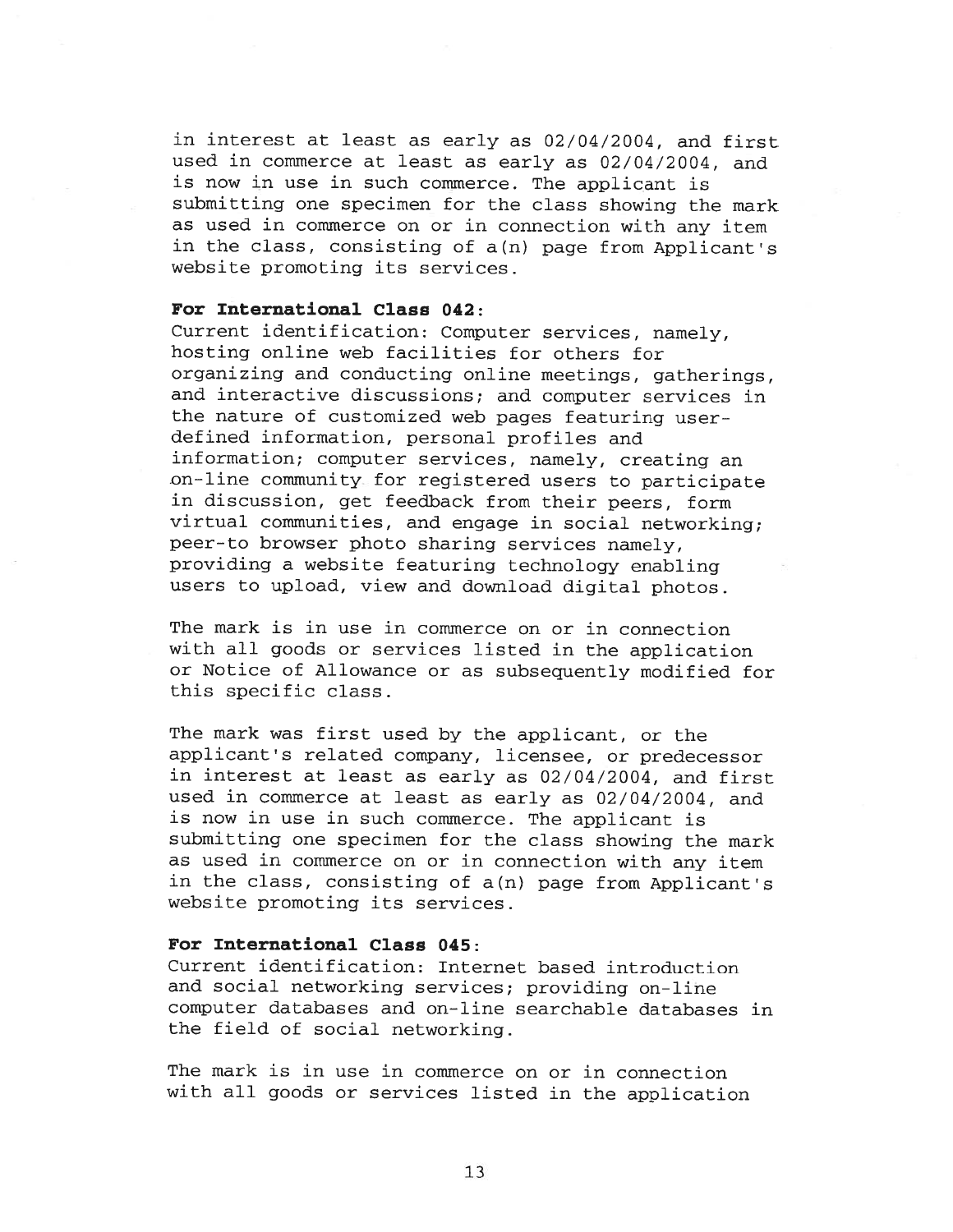or Notice of Allowance or as subsequently modified for this specific class.

The mark was first used by the applicant, or the applicant's related company, licensee, or predecessor in interest at least as early as 02/04/2004, and first used in commerce at least as early as 02/04/2004, and is now in use in such commerce. The applicant is submitting one specimen for the class showing the mark as used in commerce on or in connection with any item in the class, consisting of a(n) page from Applicant/s website promoting its services."

 $31.$ The Statement of Use filed by Facebook and signed by Michael Richter, Facebook's Deputy General Counsel, included the following Declaration:

> "Applicant requests registration of the aboveidentified trademark/service mark in the United States Patent and Trademark Office on the Principal Register established by the Act of July 5, 1946 (15 U.S.C. Section 1051 et seq., as amended). Applicant is the owner of the mark sought to be registered, and is using the mark in commerce on or in connection with the goods/services identified above, as evidenced by the attached specimen(s) showing the mark as used in commerce.

> The undersigned, being hereby warned that willful false statements and the like so made are punishable by fine or imprisonment, or both, under 18 U.S.C. Section 1001, and that such willful false statements may jeopardize the validity of the form or any resulting registration, declares that he/she is properly authorized to execute this form on behalf of the applicant; he/she believes the applicant to be the owner of the trademark/service mark sought to be registered; and that all statements made of his/her own knowledge are true; and that all statements made on information and belief are believed to be true."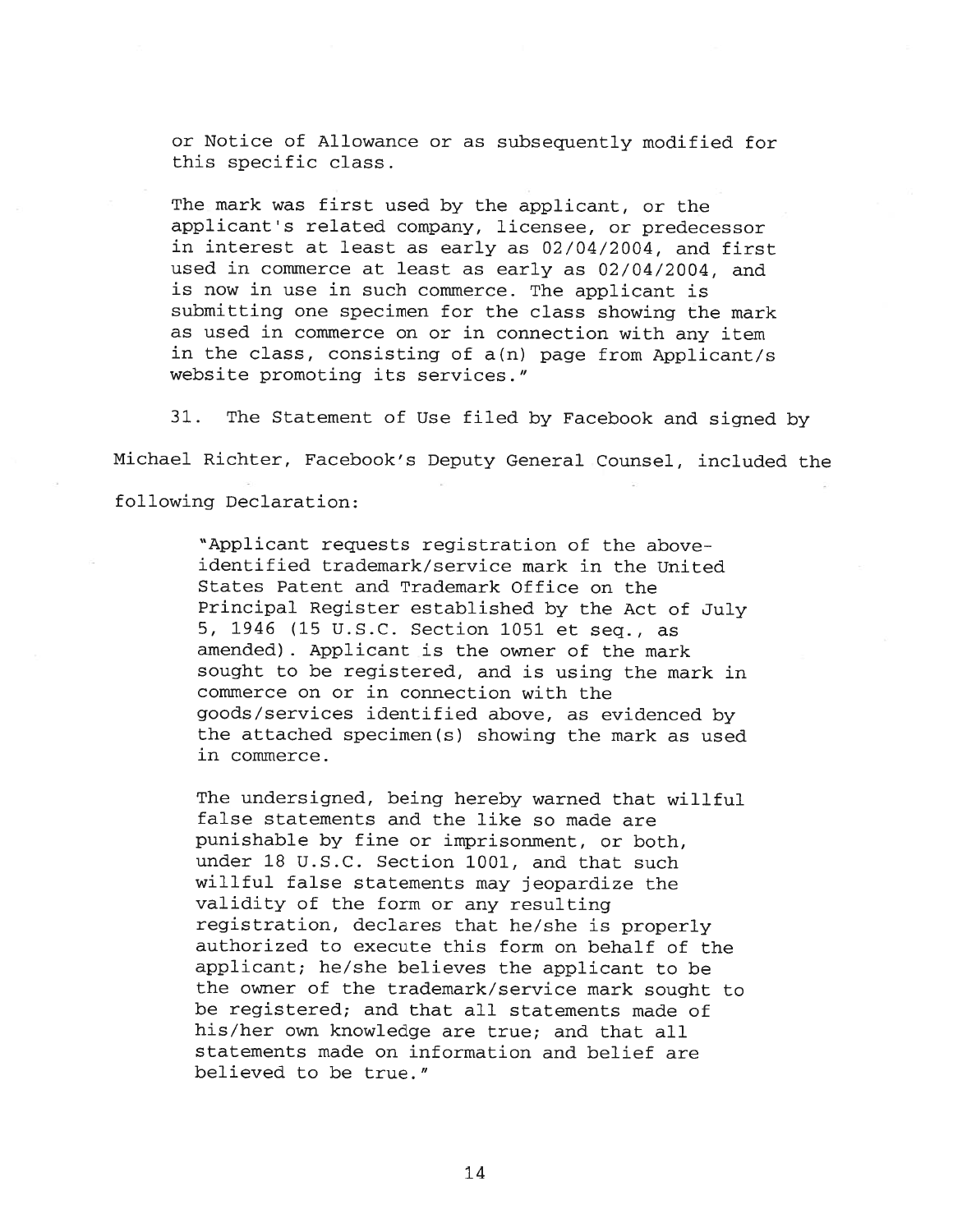Facebook did not use the mark FACEBOOK on or in  $32.$ connection with any goods or services on or before February 4, 2004. At that time, Facebook used the mark THEFACEBOOK.

33. No related company, licensee or predecessor in interest of Facebook ever used the mark FACEBOOK on or in connection with any goods or services on or before February 4,  $2010.$ 

 $34.$ Facebook never used the mark FACEBOOK in commerce on or before February 4, 2010. No related company, licensee or predecessor in interest of Facebook ever used the mark FACEBOOK in commerce on or before February 4, 2010.

35. At the time Facebook filed its Application Serial No. 78/920,322, and throughout the USPTO proceedings related to that application, Facebook never disclosed to the United States Patent and Trademark Office in connection with that application that the mark Facebook was using on or before February 4, 2004 was THEFACEBOOK rather than FACEBOOK.

36. At the time Facebook filed its Application Serial No. 78/920,322, and throughout the USPTO proceedings related to that application, Facebook never disclosed to the United States Patent and Trademark Office that others were using the term "Facebook" for related goods and services, some of whom continue to do so to this day.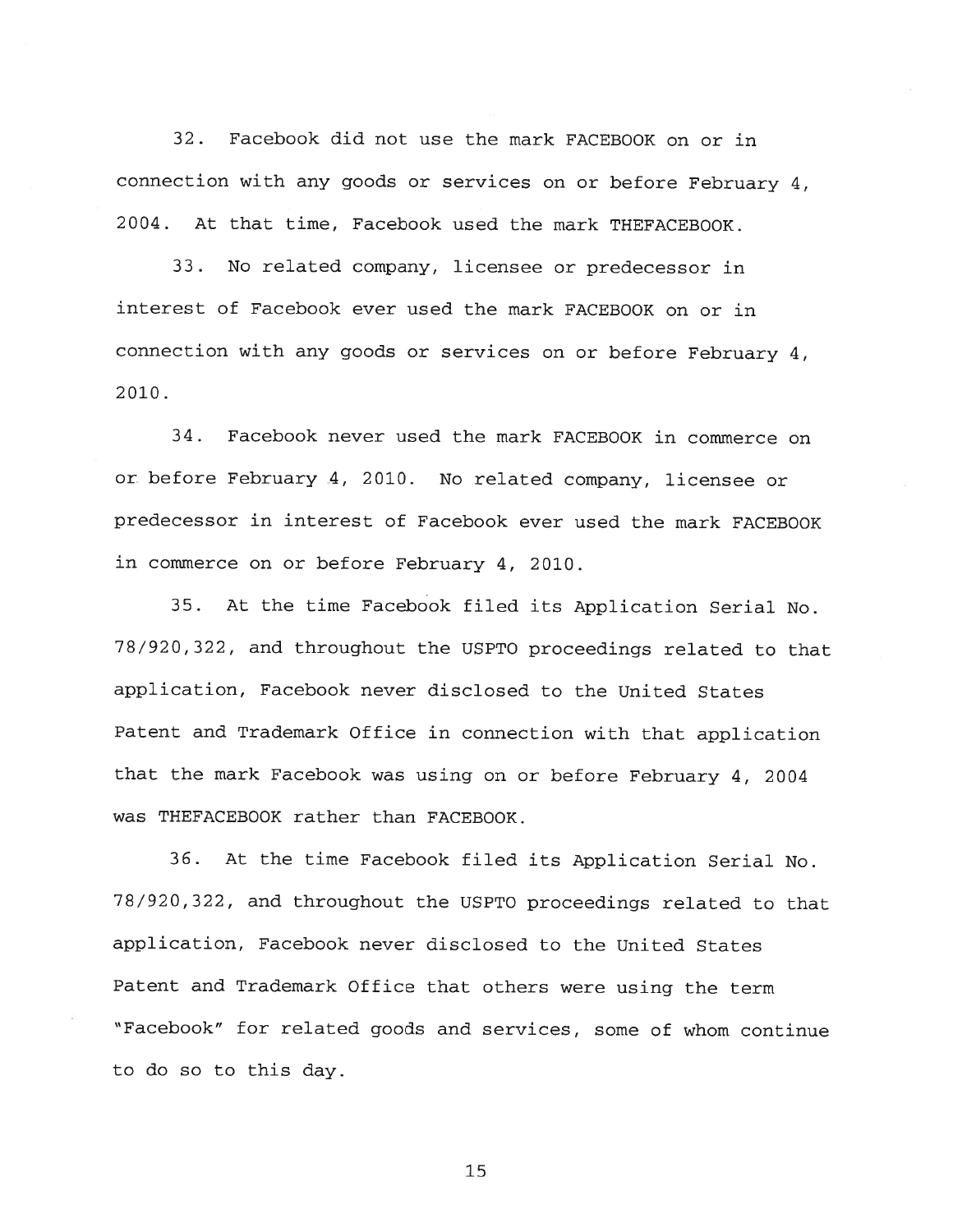$37.$ Facebook misrepresented the mark it was using, the nature of its use in commerce and the date it first used the mark or any mark in commerce related to the services covered by Registration No. 3,881,770. Facebook attempted to procure and did procure Registration No. 3,881,770 by knowingly and willingly making false and/or fraudulent declarations or representations to the United States Patent and Trademark Office, inter alia, falsely alleging in connection with its Application and in its Statement of Use, supported by a Declaration under 18 U.S.C. § 1001, that its first use of the FACEBOOK mark was on February 4, 2004 for the claimed services, when no such use of the FACEBOOK mark was made until well after February 4, 2004. These false statements were made with the intent to induce authorized agents of the PTO to grant Registration No. 3,881,770.

Facebook is asserting, or is likely to assert, these 38. fraudulently procured registrations in Opposition No. 91191915 as a basis for denying Petitioner registration of Petitioner's TALKBOOK mark all to the injury and damage of Petitioner.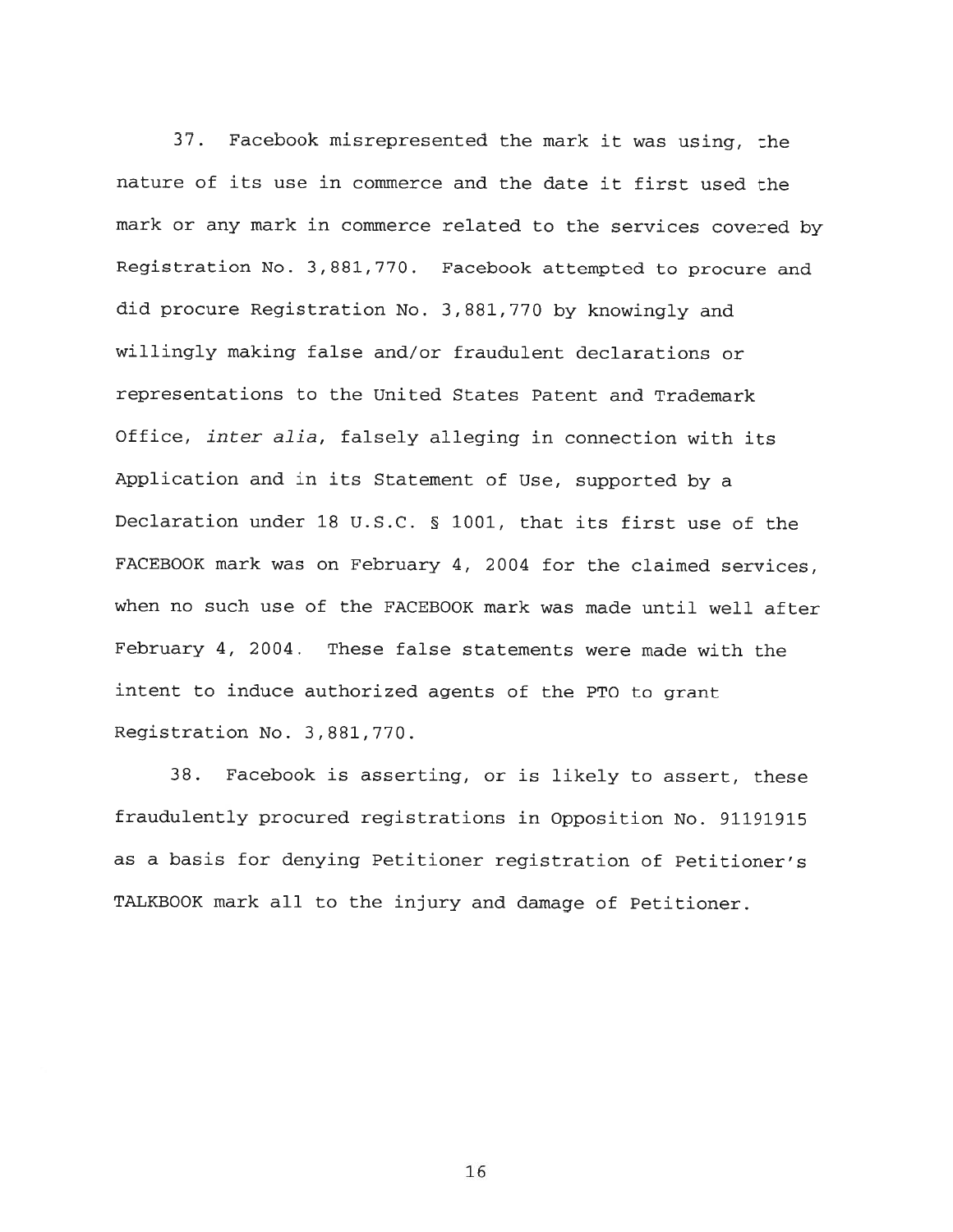WHEREFORE, Petitioner requests Facebook's Registration. Nos. 3,041,791; 3,801,147; 3,814,888 and 3,881,770 each be cancelled.

Respectfully submitted,

NIKOLAI & MERSEREAU, P.A.

 $\frac{1}{4}$ 

James T. Nikolai Attorney for Petitioner 900 Second Avenue So. Suite 820 Minneapolis, MN 55402 (Phone: 612) 339-7461 Fax: (612) 349-6556

Date: December 22 2010